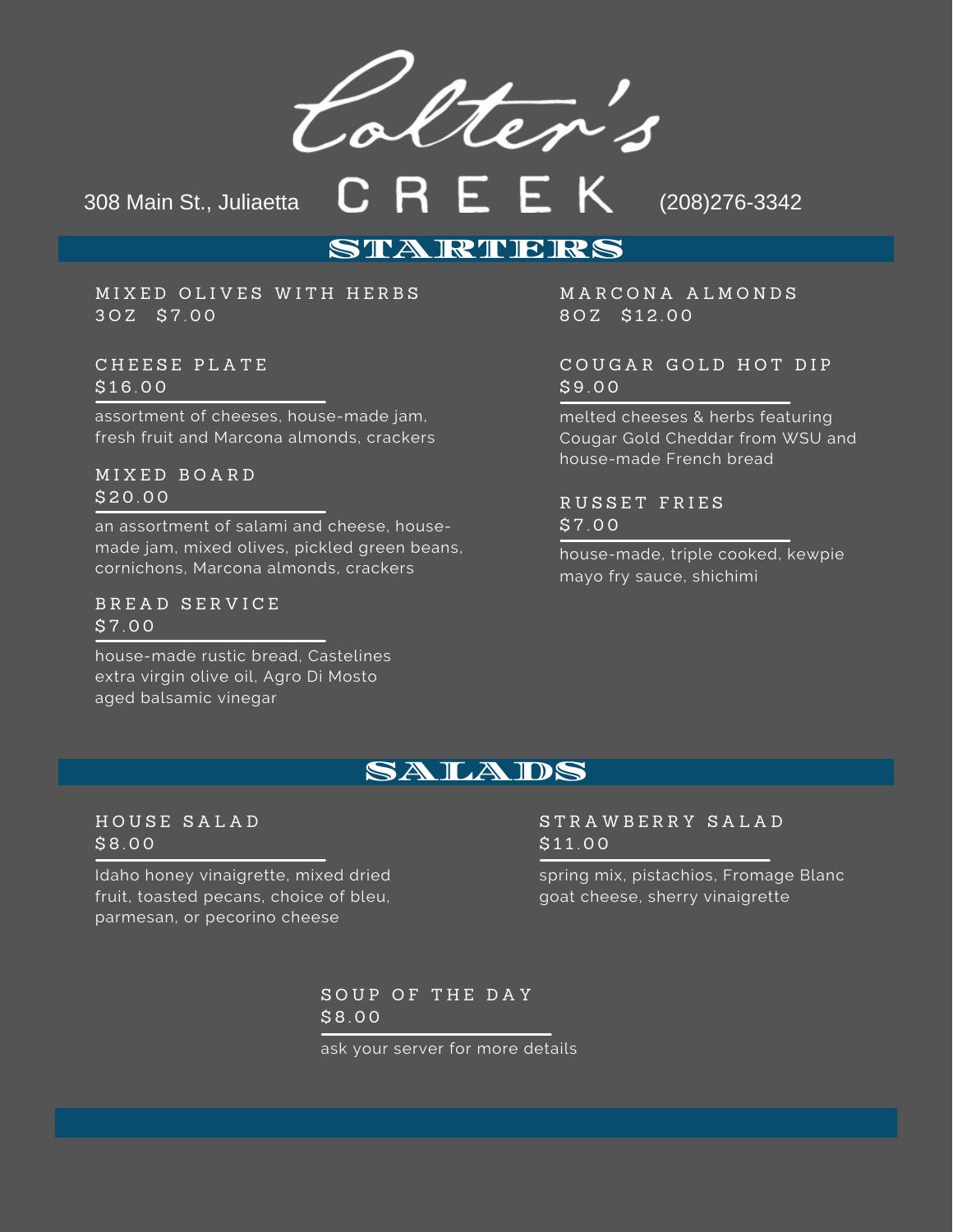Colter's

308 Main St., Juliaetta **CREEK** (208)276-3342

# SMALL PLATES

CARROTS AND GREEN BEANS \$ 1 3 . 0 0

shaved carrot, French beans, chermoula sauce, dried berries, toasted buckwheat

P O R T O B E L L O T A R T I N E \$ 1 3 . 0 0

house-made brioche bun, thyme, butter bean purée

KOREAN RIBS \*  $$17.00$ 

carrot-onion slaw, green onion

MOROCCAN MEAT BALLS\*  $$16.00$ 

roasted tomato-bell pepper sauce, onion, parsley

CHICKEN SATAY \* \$ 1 6 . 0 0

chicken skewers, red curry-coconut peanut sauce, spiced peanuts, cilantro, lime

KIMCHI FISH TACOS  $$15,00$ 

fried fish, corn tortillas, Thai basil aioli, cabbage

OCTOPUS "POTATO SALAD" \* \$ 1 5 . 0 0

braised & seared octopus, baby potatoes, tomatoes, chives, harissa vinaigrette, fennel, cilantro

### BURGERS AND SANDWICHES

#### C O L T E R ' S B U R G E R \* 60Z \$16.00 | 80Z \$18.00

house-made brioche bun, brisket/chuck blend, tomato, onion, spring mix, fry sauce, mayo, choice of bleu, Swiss or American cheese, choice of russet fries, or house salad.

\*add bacon or an egg for a \$1

# To learn about our weekly specials call (208)276-3342 email reservations@colterscreek.com

\*Consuming raw or undercooked meat, poultry, seafood, shellfish, or eggs may increase your risk of foodborne illness.